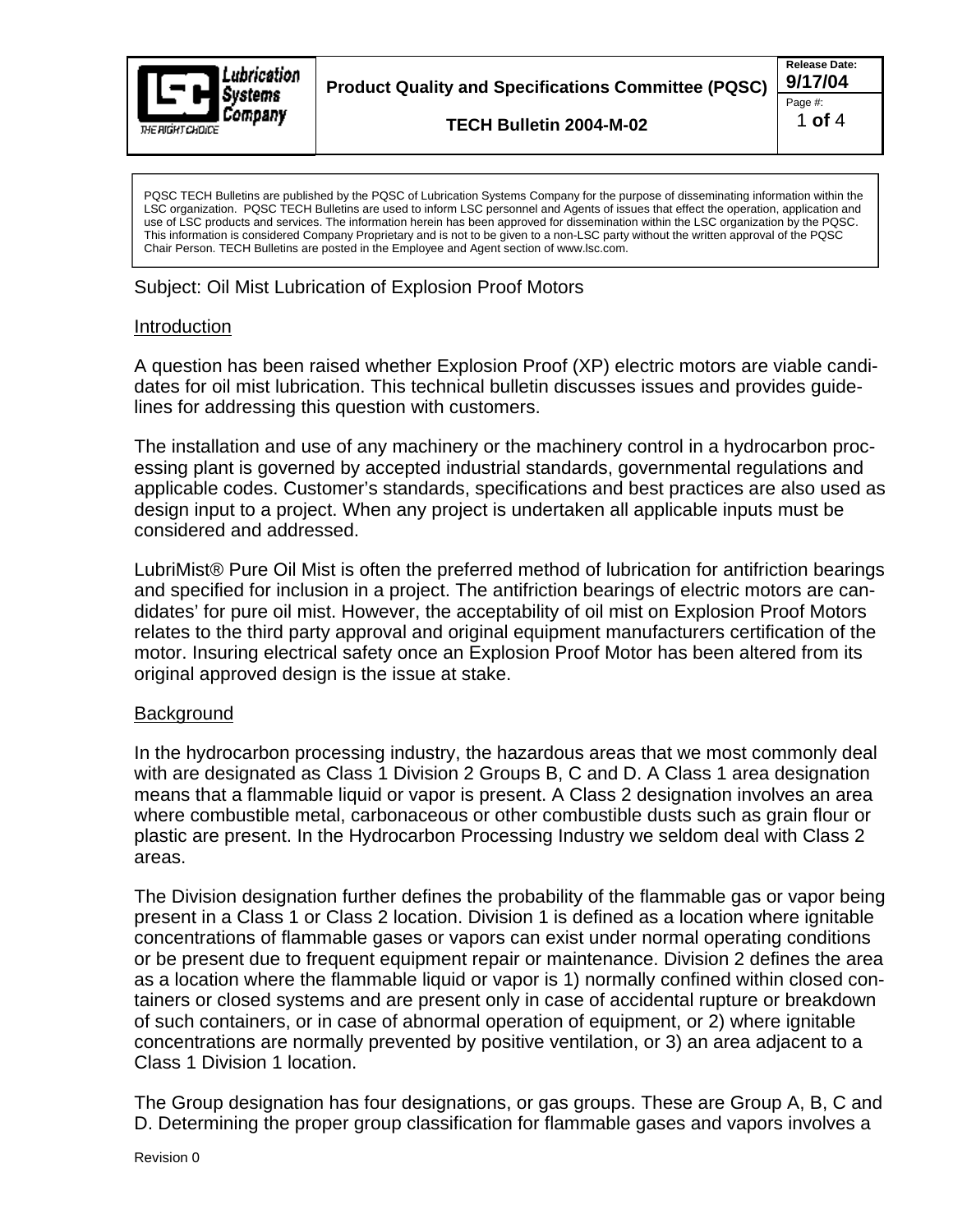

**Product Quality and Specifications Committee (PQSC)**  $\frac{9/17/04}{p_{\text{aqe\#}}}\$ 

**Release Date:** Page #:  $\qquad \qquad \blacksquare$ 2 **of** 4

determination of explosion pressures and maximum safe clearance between parts of a clamped joint under several conditions when a test gas is mixed with air and ignited. The test values obtained for the test gas are compared with presently classified materials which were tested under the same test conditions. Gases having similar explosion pressures are grouped together. Groups C and D contain the vast majority of flammable gases and va pors. Group A only contains Acetylene. Group B generally contains hydrogen and other hydrogen enriched gasses, and a few other flammable gases.

A final comment regarding equipment used in Division 2 areas. Remember the distinction between a Division 1 and a Division 2 hazardous area. In a Division 1 area, flammable gases may be present under normal operation conditions. In a Division 2 area, flammable gases are normally not present. Because flammable concentrations of flammable gasses are not normally present in Division 2 areas, the National Electrical Code (NEC) allows the use of certain types of devices and materials which may not be "listed", provided they meet certain criteria. These allowances are referred to as exceptions to the requirements in the NEC. General-purpose enclosures are permitted if electrical current interrupting contacts are;

- 1. Immersed in oil; or
- 2. Enclosed within a chamber that is hermetically sealed against the entrance of gases or vapors; or
- 3. In non-incendive circuits; or
- 4. Part of a listed non-incendive component; or
- 5. Are without make-and-break or sliding contacts.

## **Discussion Contract Contract Contract Contract Contract Contract Contract Contract Contract Contract Contract Contract Contract Contract Contract Contract Contract Contract Contract Contract Contract Contract Contract Con**

The National Electrical Code - NFPA 70 (NEC) requires that all electrical apparatus in stalled in classified (hazardous) areas must be approved for use in the specified Class and Group where it is to be used. When we describe an electrical apparatus as "Explosion Proof", what we mean is that the device has been evaluated and approved for use in a particular Class and Group. A third party such as Underwriters Laboratories (UL), Factory Mutual (FM) or CSA generally provides approvals for equipment used in the US. These are referred to as a "listed" components or devices.

In most Class 1 Division 2 hazardous areas, the electric motors are not "Explosion Proof". They are typically motors that are non-aching induction type that meet the requirements of the applicable allowed exceptions. These non-Explosion Proof Motors can readily be adapted for oil mist lubrication by connecting oil mist supplies and vents to the existing connections on the bearing brackets. Because these motors are non-arching, and an ex plosion proof housing is not needed for Division 2 service, the case drain fitting can be re moved and a drain can be installed without jeopardizing the safety of the motor for Division 2 service.

However, the situation is different when a motor is listed for Class 1 Division 1 service. The application of oil mist to the motor changes the device and renders it different from what was approved by the third party. By removing plugs and drain fittings to adapt for oil mist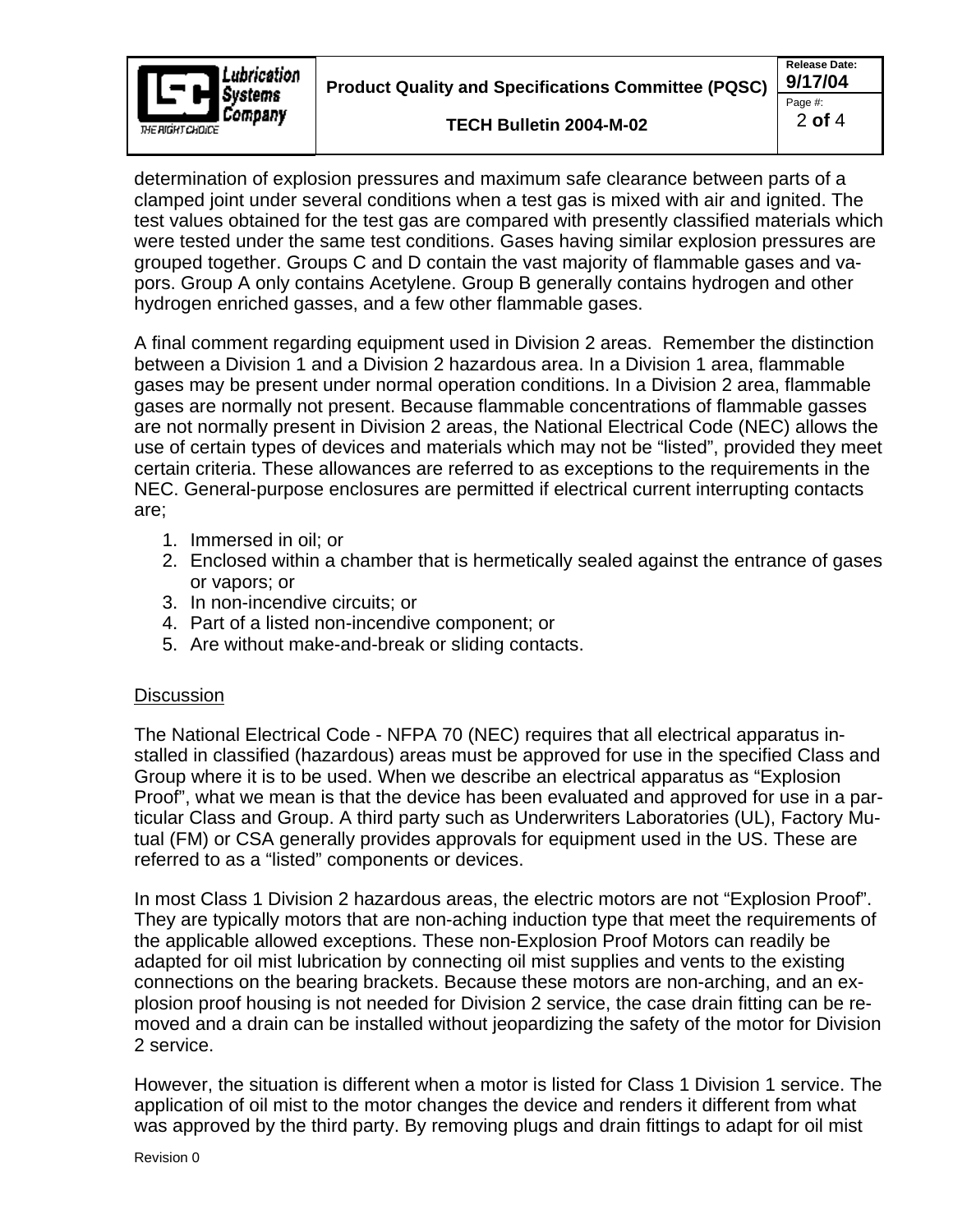

application, venting and draining, the safe clearance requirements between clamped com ponents used in the original design requirement may have been changed. Therefore the approval listing is void and the motor is no longer suitable for use in Class 1 Division 1 ser vice. For this reason, field adaptation by LSC to connect an Explosion Proof Motor to oil mist service should never be performed.

We contacted several motor manufactures regarding the suitability of oil mist as a lubrication method when applied to Explosion Proof Motors. Below are summaries of their re sponses. The contract of the contract of the contract of the contract of the contract of the contract of the contract of the contract of the contract of the contract of the contract of the contract of the contract of the c

1. From Reliance Electric

Reliance only provides oil mist Explosion Proof Motors for Class 1 Groups C & D. In their design, the bearing is located outside of the Class 1 shaft opening of the motor and also outside of the Class 1 joint of the inner bearing cap-end shield. The Reli ance design provides lip seals outside the bearing and optionally between inner bearing cap and bearing. Reliance has a third party listing for oil mist lubricated motors in Class 1 Groups C & D. A Reliance Sales Office should be contacted regarding specific applications.

Modifications to an existing Class 1 motor to accept oil mist lubrication would either need to be done as part of the initial order for the motor, or as a modification by a Reliance service shop. When this was discussed with a local Reliance repair facility, LSC was advised that they had never reapplied a third party approval to any such modified motor.

2. From General Electric

Presently, GE does not have a design for oil mist lube systems on any Explosion Proof Motors. Accordingly, they do not have instructions for care or use of such a lube system for UL listed products. General Electric UL files do not allow for any modifications to Explosion Proof Motors once they leave their manufacturing facility.

- 3. From Siemens (verbal) Siemens does not have any third party approved oil mist lubricated electric motors for any Class 1 application.
- 4. From Continental: No response.

## **Conclusion Conclusion Conclusion Conclusion**

The responses above tell us that some motor manufacturershave made investments in addressing customer request for oil mist lubrication, while others have not. We understand why; the third party approval process is often quite difficult and always very expensive.

In summary, the following guidelines should be adhered to when dealing with oil mist lubri cation of Explosion Proof Motors